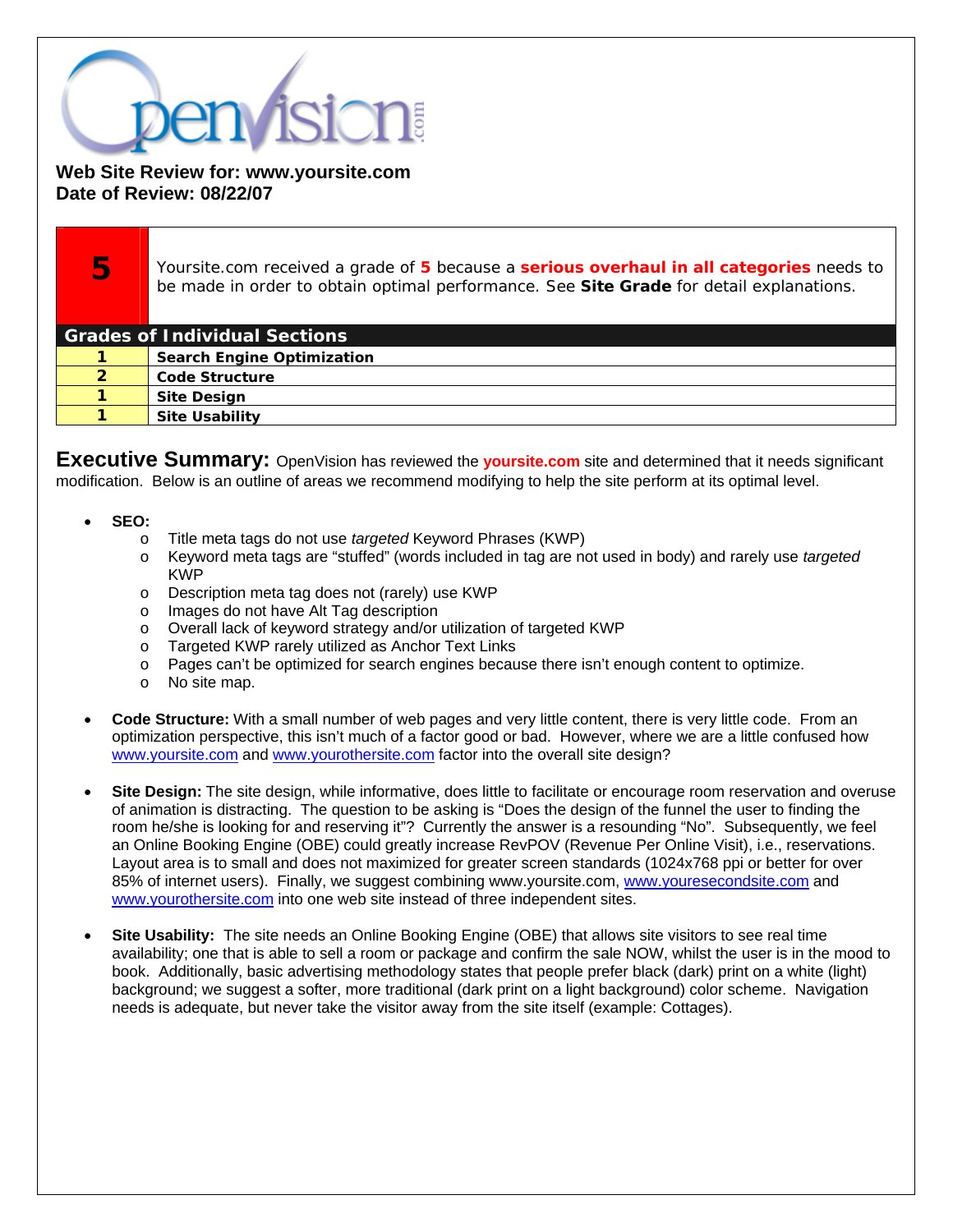## **About This Report:**

The OpenVision web site review process consists of an analysis of four distinct categories. Each category helps to compare and contrast the effectiveness of the web site.

## **Site Grade:**

Each site is graded on a 20-point scale so that areas of improvement can be identified. Each category is graded on a scale of 1-5. The total of all categories are combined to give the final score.



*Note: The information contained in the web site review provides important recommendations for improving web site performance in terms of usability and search engine optimization (SEO). It should not be considered a comprehensive review of the site and its marketing position. In many cases, once SEO begins for the site, new issues can be uncovered that OpenVision would recommend addressing concerning the marketing of the web site design.* 

## **Definitions of Report Terms**

**Accessibility –** Accessibility on the Web means building a site that everyone is able to access, regardless of one's level of physical or mental ability.

**Alt tag –** The "alternative" text that the browser (Internet Explorer, Firefox, others) displays when the surfer does not want to or cannot see the pictures present in a web page. Using alt tags containing keywords can improve the search engine ranking of the page for those keywords. You can see an example of this sometimes when you hover your mouse over a picture and there is a title that appears describing the picture.

**Doctype –** Specifies the HTML version used in the document (site).

**Meta tags –** Meta tags are lines of HTML code embedded into web pages. Meta tags are used by search engines to initially understand what your web page is about. Meta tags need to be present and unique for every page of your site. The standard ones are the keyword meta tag, description meta tag and title tag. These meta tags are sometimes just called either "metas" or "tags."

**Search Engine Optimization –** Using different techniques to enable your site to appear higher in a list of search engine results.

**Spiders –** Every search engine uses automated software agents called spiders (also called crawlers, robots or bots). The spiders constantly "crawl" the Web to find content and index sites in the appropriate way. Spiders need to be able to visit a